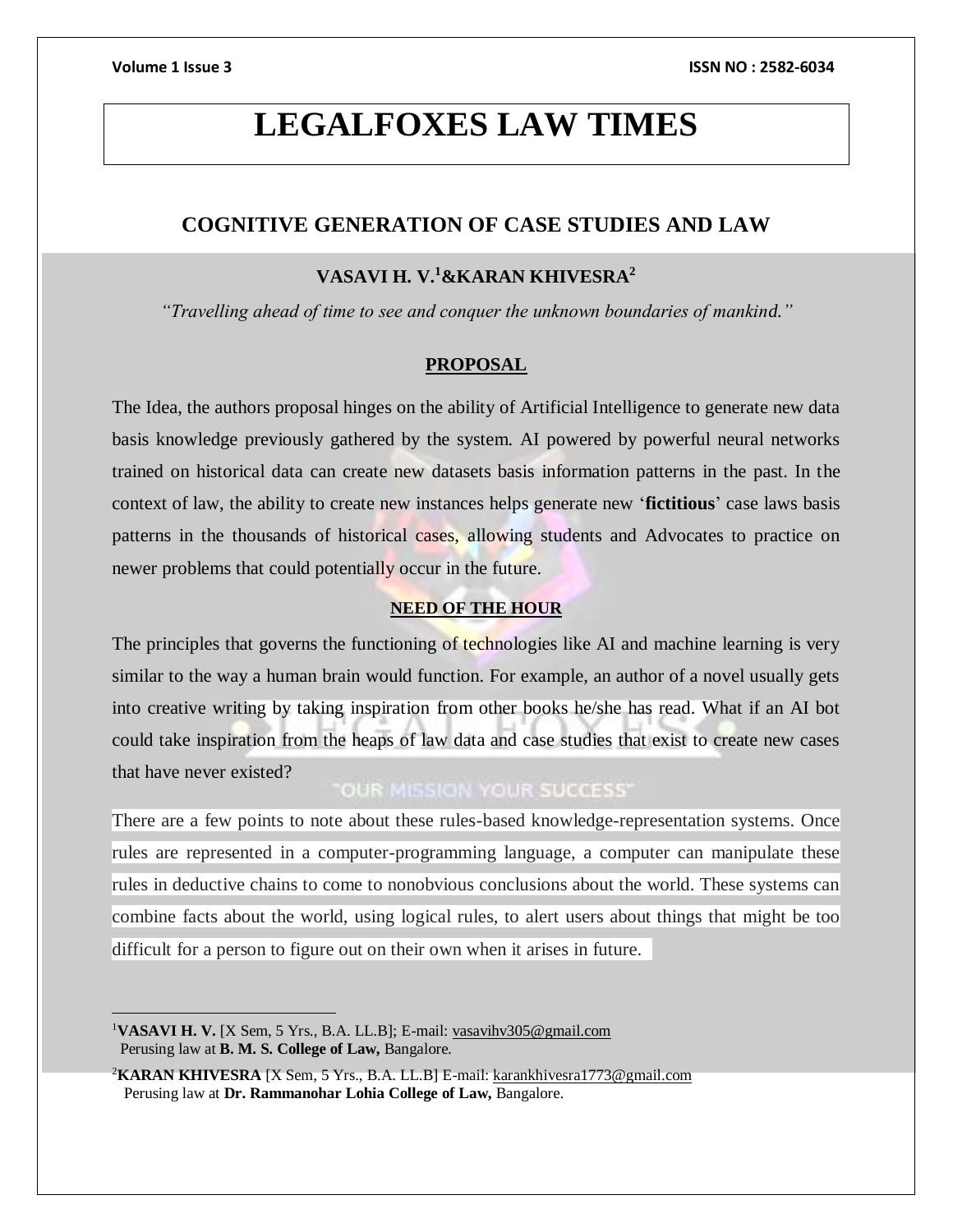### **Volume 1 Issue 3 ISSN NO : 2582-6034**

Indian Courts are flooded with a multitude of new cases each day, the timelines of which are uncertain. Cases similar to the ones previously solved usually get fast tracked, while newer more "unique cases" get stalled with trial uncovering new facets of the law to solve the issue in hand. Given the magnitude of "case studies" that exist within our database, what if AI could generate new "hypothetical" or fictitious cases for lawyers and advocates to discuss, plan and solve? The ability for a machine to create such cases expands the horizons of thought and experimentation as newer untested cases can be practiced and solved in a more controlled and academic manner.

## **HOW IS THIS MADE POSSIBLE?**

At the core of Artificial intelligence and machine learning lies the neural networks. Neural networks are architectures that simulate the neurons in the nervous system of a human body. The way a machine learns and remembers information is very similar to way a human would learn. A neural network adapts to the real world as It constantly learns new information.

The idea proposed in this article is backed by the same technology of AI and neural networks. How authors take inspiration from other novels to write their own story, our AI system would learn from historical cases to write new, fictitious one in the same fashion.

Here taking Moot Court as referencethis can be better explained, as we all know in moot courts where students are given hypothetical fictitious cases to work with and come up with relevant arguments to build a case and they are allowed to put it forth to showcase how well they can argue and how well they have prepared themselves to win a case. Similarly, the AI functions like a moot court where it comes up with a nonexistent case which is the result of compilation of n number of cases which it has read through or with the data of cases it is fed with.

A special type of neural network called GAN or Generative Adversarial Networks is the solution



to the mechanism. GAN was invented by Ian Goodfellow as a way to generate new data basis historical references. If the network is fed with historical data, which in our problem is the database of case studies, the machine learns the various patterns in the cases and using statistical models would then generate an output. One of the active solutions that use GAN is a product called "This person does not exist". This product uses AI to create

pictures of people who are not real (picture of a man on the left), basis the database of million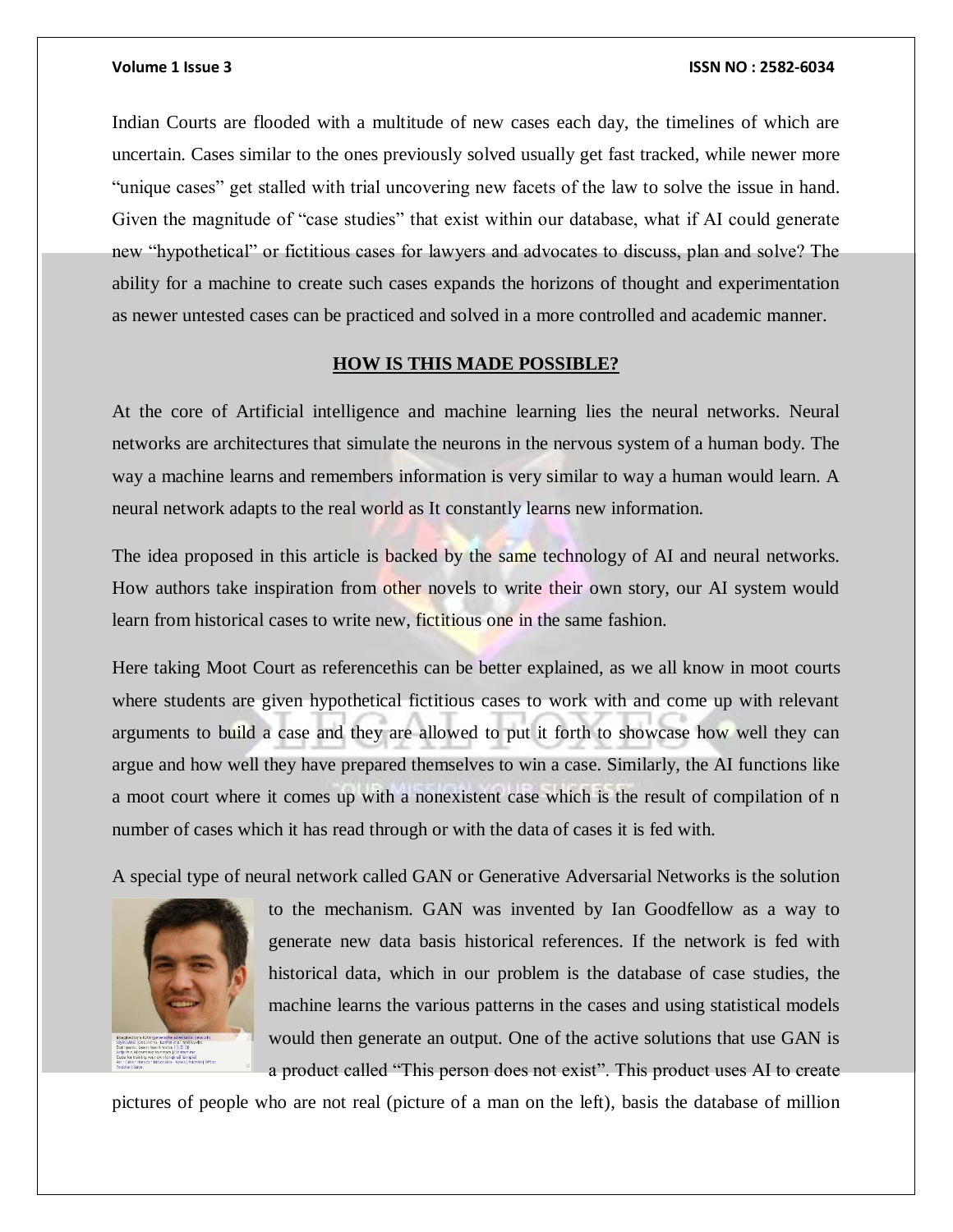images it has stored as knowledge.<sup>3</sup> GANs are relatively new and have implemented in a plethora of Industries like Science, Art and Video Games.

Additionally, knowledge-based AI systems can harness the power of computing to reveal hardto-detect details, such as contradictions embedded in systems that a human would not be able to discern.

Just last year it was announced that students at University College London and the University of [Sheffield had successfully developed artificial intelligence software](https://www.theguardian.com/technology/2016/oct/24/artificial-intelligence-judge-university-college-london-computer-scientists) that can predict the outcome of human rights cases by analysing previous court judgements. This story certainly sounded like science fiction, but the AI software came to verdicts with an astonishing 79% accuracy, when such miracles can be done by AI our idea of cognitive generation of cases is the future step which is achievable and would help everyone beyond imagination.

# **ADVANTAGES OF THE PROPOSAL**

- **Being well-equipped and prepared-** Practicing on these fictitious cases can allow us to be well equipped and prepared when cases similar to the ones generated by the machine does come out in the public.
- **Identification of prospective loopholes in law-** New hypothetical and machine generated situations helps us be proactive to identify loopholes and inconsistencies in our law that otherwise wouldn't have been found till the situation arises.
- **Application and thought process of students**-Students learning law will have a clear understanding of the subject matter with improved practice and trial.
- **Prevention of wrongful punishment**-Reduces possibility of wrongful punishments.e.g. after the RBI imposed ban on crypto currency trading, several people were charged for the same. Later, Hon'ble Supreme Court invalidated RBI's ban and the move of RBI was arbitrary and without jurisdiction.
- **Saving of money** Money of taxpayers is saved if the court's disposal of matter is sped up without too much experimentation.
- **Legal research and time consumption** Researchers have an expanded scope and area to explore.Another evident advantage of AI is legal research and time-consuming quality. AI

 $\overline{a}$ <sup>3</sup> https://www.thispersondoesnotexist.com/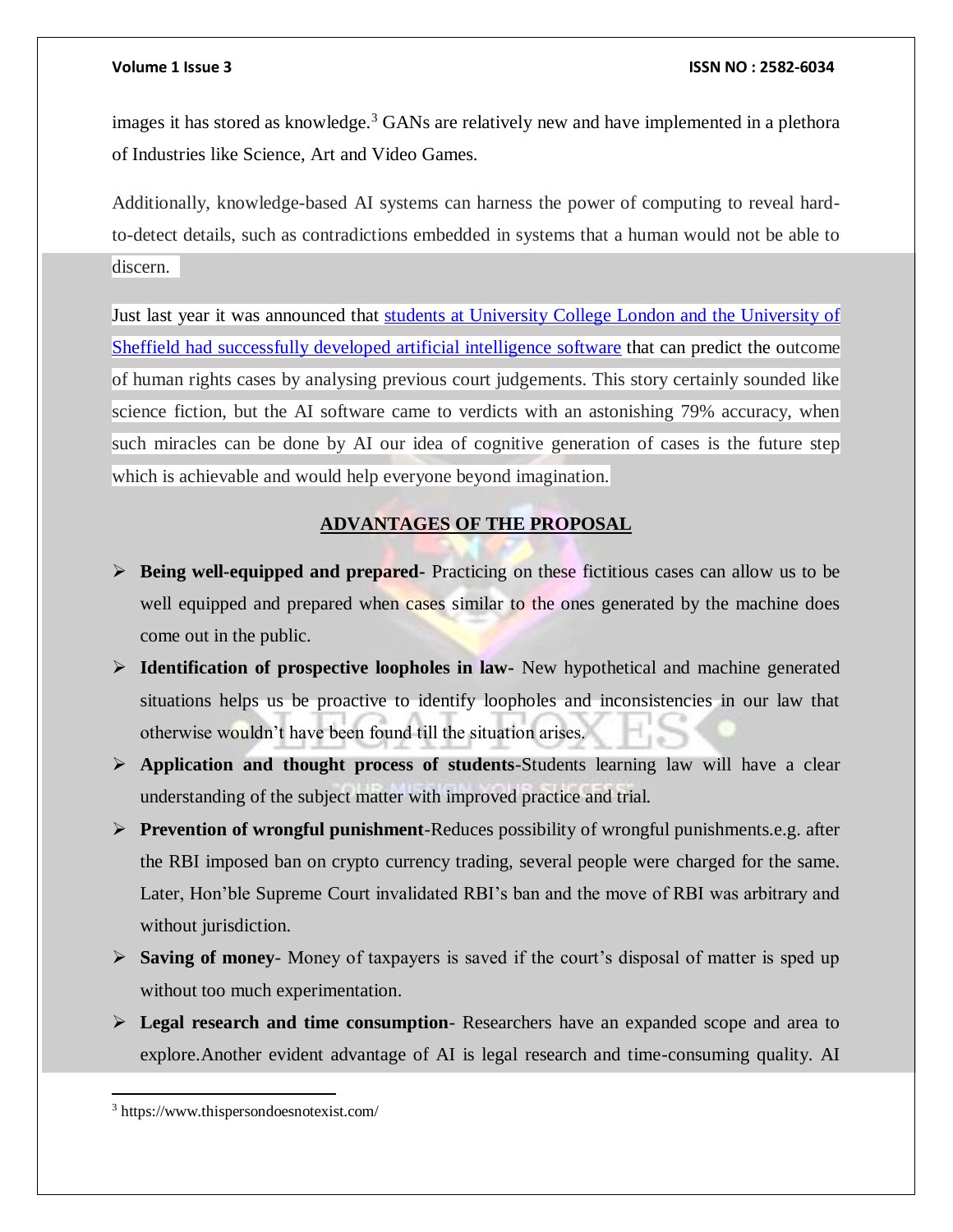driven legal research has a great potential in reducing the time required to prepare quality research. In today's legal panorama, clients expect to get the best opinion possible at a reasonable price. Companies and law firms that adopt this technique are being proactive at guaranteeing their clients walk away knowing they have received the best legal solution without paying extreme legal fee.

- **Creative thought process**-This will significantly increase the ability for Advocates and Lawyers to use creative thinking processes to solve problems. With the assistance of AI generated cases it tweaks the young and old minds to come up with solutions to the prospective interesting problems created which leads to better understanding and application of laws.
- **PhD thesis being solutions rather than mere subject choosing randomly to meet the curriculum-** The AI generated hypothetical problems can be chosen as thesis subject matter and extensive research can be done with data analysis and problem solving solution with application of mind, this can be brought into existence which will in turn serve the legal fraternity and public at large. Generally, PhD scholars/researchers have very limited scope to choose their thesis problem statement, but AI will come to their rescue with this. Most of the times the PhD thesis written is forgotten and the application of it is very less and its siting in one corner, but here it is put to use if AI problem statement is chosen.
- **No escape from liabilities -**Just because the law isn't equipped with the solutions for the new problems the offender or wrong doer has many means to evade or get away without being held liable for his wrongful act. But with the implementation of our AI we can be ready and no offender can escape clutches of law.
- **Increases employment opportunities -** With AI hypothetical cases the law commission and various related bodies making law will create opportunities to the people who are well versed in various arena's and have technical knowledge to formulate new regulations and law.
- **Assists Judges in delivering justice-**Judges can foresee or analyze the upcoming cases, which might occur in future, if this isn't adopted when new topics like blockchains arise disputes, the judges will not be aware as to what is the domain and nature of issue before them and they'll have to spend considerable amount of time in understanding the basics and then venture into right or wrong of the issue before them .This leads to prolonging of cases and delay in delivering justice which would hinder easy disposal of matter.